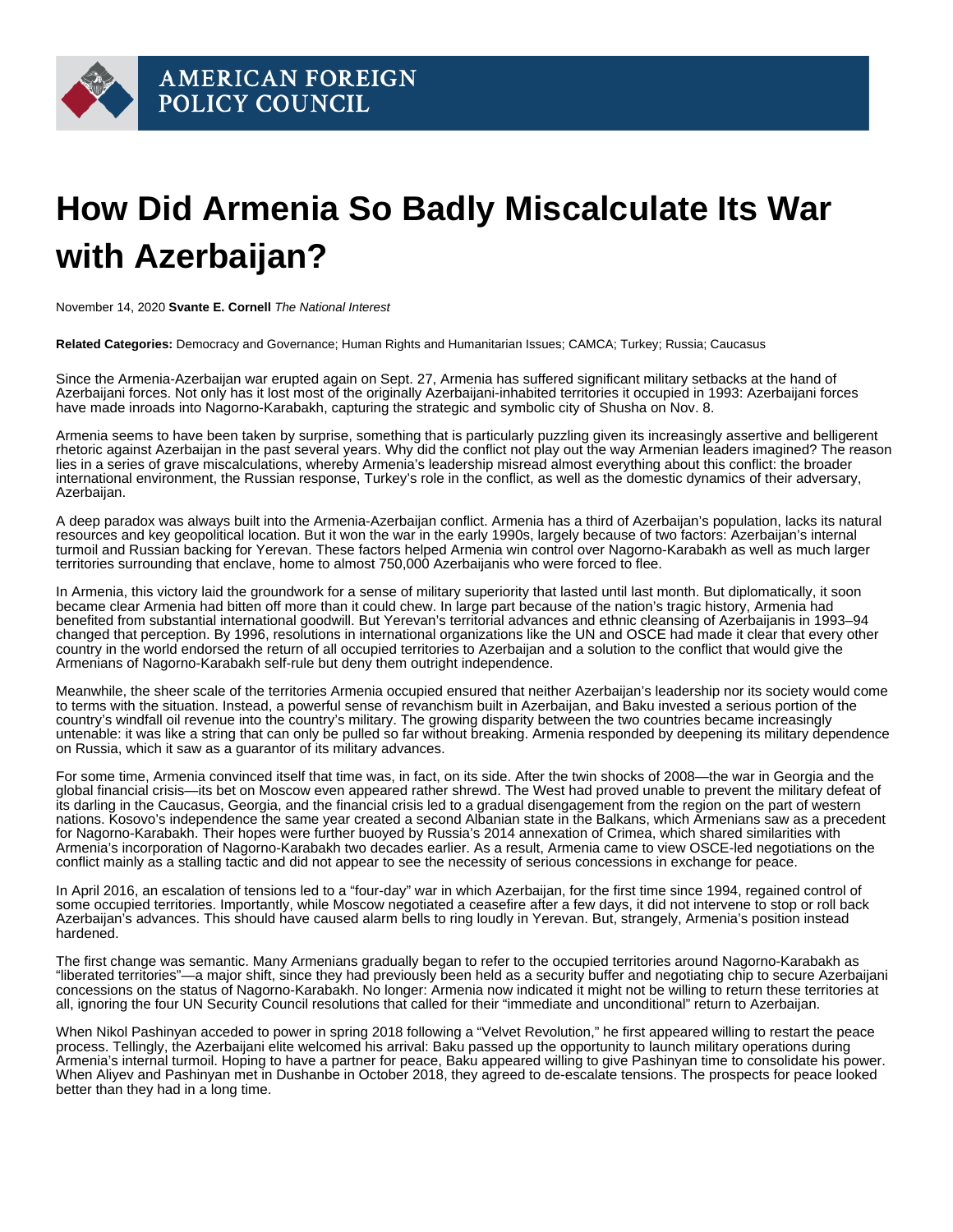But then something changed. In May 2019, Pashinyan repudiated the OSCE's "Madrid Principles," which had served as the basis for negotiations since 2007. He also sought to change the very format of negotiations, demanding the involvement of the local leadership in Nagorno-Karabakh in the talks. But speaking in August 2019 in the capital of Karabakh, he then stated that "Karabakh is Armenia, period," and rekindled the theme of unification of Armenia and Karabakh that had sparked the conflict in the late 1980s. These two statements were not only contradictory—if Karabakh is Armenia, why should it have a separate seat at the table—but also appeared to remove any space for negotiations on the territory's status. There were other signs of the shift. Pashinyan's wife, Anna Hakobyan, who had started the "women for peace" movement in 2018, this summer dressed up in military fatigues holding a submachine gun in an effort to promote military training for women. Their son also volunteered to serve in the occupied territories.

Armenia's military strategy also changed: the same year, Defense Minister David Tonoyan—whose power and influence grew rapidly within the government—stated that Armenia now rejected the land-for-peace logic that had served as the basis for negotiations, and adopted instead a strategy pursuing "new wars for new territories." This was coupled with assertive moves that changed the situation on the ground: Armenia relatively openly began to resettle ethnic Armenians from Syria and Lebanon into the occupied territories, creating new facts on the ground and adding to the sense of urgency in Baku. Yerevan's position was best summarized in Pashinyan's BBC Hard Talk interview of August 2020, which led exasperated host Stephen Sackur to conclude that "you clearly are not a peacemaker."

But Armenian leaders then went even further: they took steps that, perhaps inadvertently, drew Turkey more directly into the dispute. When fighting erupted this July on the undisputed Armenia-Azerbaijan border way north of the conflict zone, it triggered fears in Turkey that Armenia was threatening the energy infrastructure in the very vicinity of the flareup carrying Azerbaijani oil and gas. Then, in early August, Armenia's president and prime minister both made a point of commemorating the hundredth anniversary of the Treaty of Sèvres, which would have carved out an Armenian state out of eastern Turkey—a treaty that has for a century been a rallying cry for Turkish nationalists.

These developments suggest at least four grave miscalculations on the part of Armenian leaders.

First, the rhetoric of "liberated territories" reflects a deliberate attempt to take advantage of the weakening of international law and institutions. For two decades, Azerbaijan had centered its efforts on using diplomacy and international pressure to undo Armenia's attempt to change international borders through military force. A weakening international order appeared to give Armenia a free hand to maintain its control over these lands indefinitely. What the Armenian leadership neglected to see is that this same international order also deterred Azerbaijan from abandoning diplomacy and pursuing a military solution. In 2019, President Ilham Aliyev noted that a world was emerging where "might is right," intimating that Azerbaijan would act accordingly if it could not achieve its goals through diplomacy. Similarly, Armenia did not realize the implications of its failure to achieve international recognition for its occupation of Azerbaijani territory. As recent events have made clear, as long as the fighting remains centered on internationally recognized Azerbaijani territory, there is little that western or other powers will do aside from issuing habitual calls for restraint and negotiations.

Second, and perhaps more importantly, Armenia failed to internalize the fact that it could not take Russian support for granted. Russian influence over Armenia had grown so strong that Vladimir Putin saw little risk in also courting Ilham Aliyev and working to draw Azerbaijan into the Russian orbit. Students of Russian strategy had long understood that the Kremlin viewed its influence on Armenia as a lever to achieve influence over Georgia and Azerbaijan, both of which carry much greater geopolitical significance. Several years ago, Moscow began selling large amounts of weaponry to Azerbaijan. Baku certainly paid higher prices than Yerevan, but this move should have caused Armenian leaders to fundamentally question their strategy of dependence on Russia, as Russia also worked hard to entice Baku to join Russian-led organizations like the Eurasian Economic Union. But no such rethink happened in Yerevan, even after Russia failed to intervene during the 2016 flare up.

Like a poker player with a bad hand, Yerevan instead raised the stakes in a rather transparent bluff that Baku ultimately decided to call. While it remains possible that Moscow will step in and rescue Armenia, it is highly unlikely. Putin deeply distrusts Pashinyan and the way he came to power, and appears content to see him slapped in the face—perhaps in the hope that the ancien régime will return to power in Yerevan. It is notable that Ilham Aliyev this past August moved to purge the remaining pro-Russian forces inside his government and openly complained to Putin of Russian military supplies to Armenia. Putin's cautious approach may reflect a need to play nice with Azerbaijan in order to retain some levers of influence over the most strategically important country in the Caucasus. Armenian leaders may have fundamentally failed to see that Russia, for all its bluster, is a declining power globally as well as regionally. While things could change, Russia so far appears to see little benefit from intervening decisively in this war, and even appears to seek to use the flareup to insert Russian peacekeepers into the conflict zone. All in all, Armenia was much more isolated than its rhetoric would have suggested.

Third, Armenian leaders failed to correctly analyze the growing linkages between the South Caucasus and the Middle East, and particularly Turkey's role in the region. Since 2015, a powerful nationalist force has been ascendant within the Turkish state, and increasingly sets the parameters of Turkish foreign policy. President Recep Tayyip Erdogan—himself an Islamist rather than a nationalist—has been pushed in a more nationalist direction, which has led Ankara to challenge Moscow both in Syria and in Libya. For Armenia, the fact that Turkish drones outsmarted Russian air defenses, at least in the Libyan case, should have led to considerable alarm and signaled the need for great caution. In spite of clear warning signs, like Erdogan's February 2020 statement that Karabakh matters as much to Turkey as it does to Azerbaijan, Armenian leaders failed entirely to anticipate the shift in Turkey's position on the conflict. In fact, through steps like their embrace of the Treaty of Sèvres this summer, they accelerated that shift.

Finally, Armenian leaders failed to grasp the recent internal transformation of Azerbaijan. For many years, Ilham Aliyev was hamstrung by the presence of various oligarchs around him. But in the past several years, Azerbaijan's leader has embarked on a far-reaching purge seeking to make the state more efficient. Aliyev was liberating himself from the shackles of the regime he took over from his father seventeen years ago. Armenian leaders appear not to have understood that Aliyev's more assertive approach would affect Azerbaijan's most pressing problem, the unresolved conflict over and the occupation of Azerbaijani territories, although Aliyev had many times signaled his great frustration over this situation.